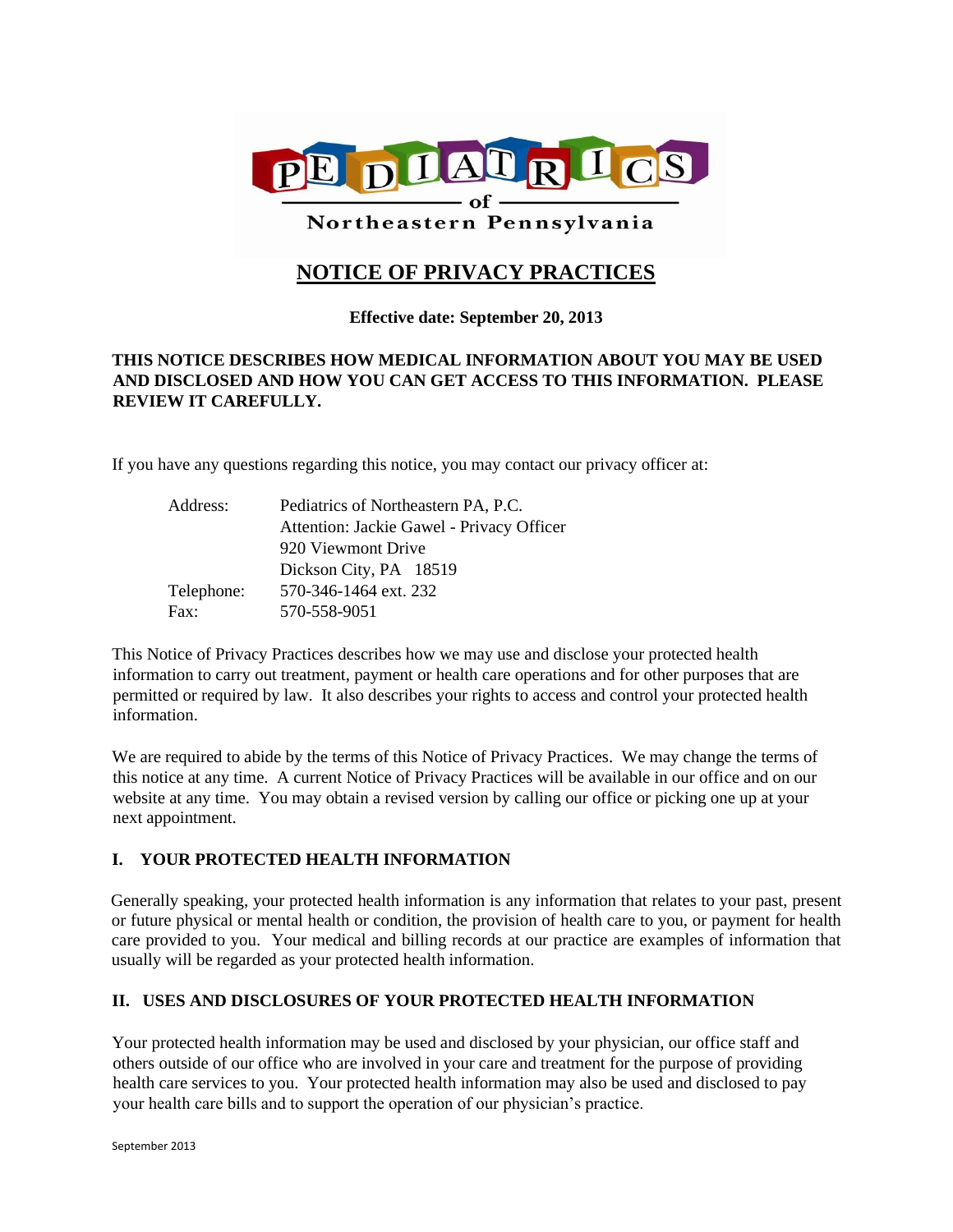#### **A. Treatment, payment, and health care operations**

#### **1. Treatment**

We may use and disclose your protected health information to help us with your treatment. We may also release your protected health information to help other health care providers treat you. Treatment includes the provision, coordination, or management of health care services to you by one or more health care providers. Some examples of treatment uses and disclosures include:

- During an office visit, practice physicians and other staff involved in your care may review your medical record and share and discuss your medical information with each other.
- We may share and discuss your medical information with an outside physician to whom we have referred you for care.
- We may share and discuss your medical information with an outside physician with whom we are consulting regarding you.
- We may share and discuss your medical information with an outside laboratory, radiology center, or other health care facility where we have referred you for testing.
- We may share and discuss your medical information with an outside home health agency, durable medical equipment agency, or other health care provider to whom we have referred you for health care services and products.
- We may share and discuss your medical information with a hospital or other health care facility where we are admitting or treating you.
- We may share and discuss your medical information with another health care provider who seeks this information for the purpose of treating you.
- We may use a patient sign-in sheet in the waiting area that is accessible to all patients.
- We may page patients in the waiting room when it is time for them to go to an examining room.
- We may contact you to provide appointment reminders.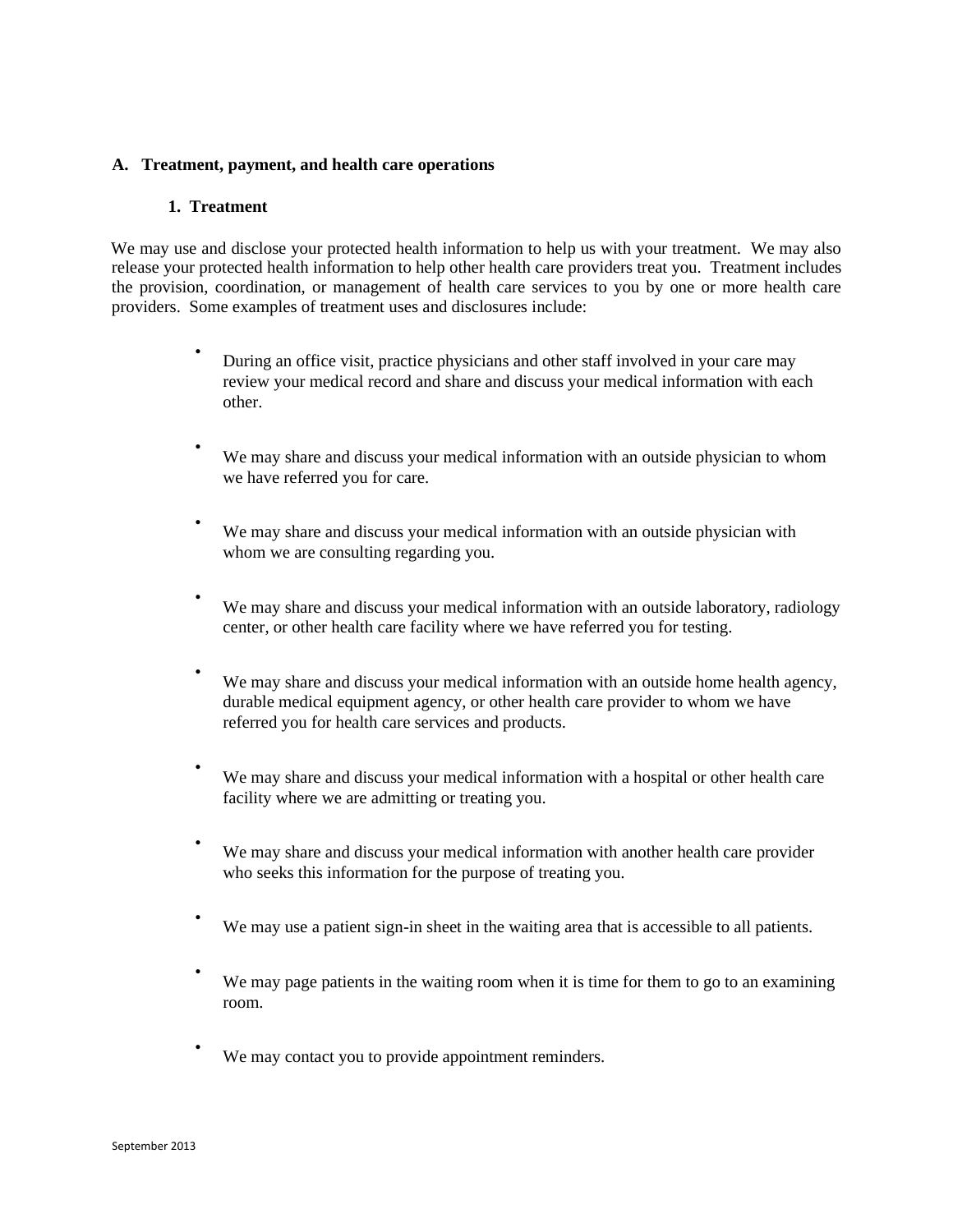#### **2. Payment**

We may use and disclose your protected health information for our payment purposes, as well as the payment purposes of other health care providers and health plans. Payment uses and disclosures include activities conducted to obtain payment for the care provided to you or so that you can obtain reimbursement for that care. Some examples of payment uses and disclosures include:

- Sharing information with your health insurer to determine whether you are eligible for coverage or whether proposed treatment is a covered service.
- Submission of a claim to your health insurer.
- Providing supplemental information to your health insurer so that your health insurer can obtain reimbursement from another health plan under a coordination of benefits clause in your subscriber agreement.
- Sharing your demographic information (for example, your address) with other health care providers who seek this information to obtain payment for health care services provided to you.
- Mailing you bills in envelopes with our practice name and return address.
- Provision of a bill to a family member or other person designated as responsible for payment for services rendered to you.
- Providing medical records and other documentation to your health insurer to support the medical necessity of a health service.
- Allowing your health insurer access to your medical record for a medical necessity or quality review audit.
- Providing information to a collection agency or our attorney for purposes of securing payment of a delinquent account.
- Disclosing information in a legal action for purposes of securing payment of a delinquent account.

#### **3. Health Care Operations**

We may use and disclose your protected health information for our health care operation purposes as well as certain health care operation purposes of other health care providers and health plans. Some examples of health care operation purposes include: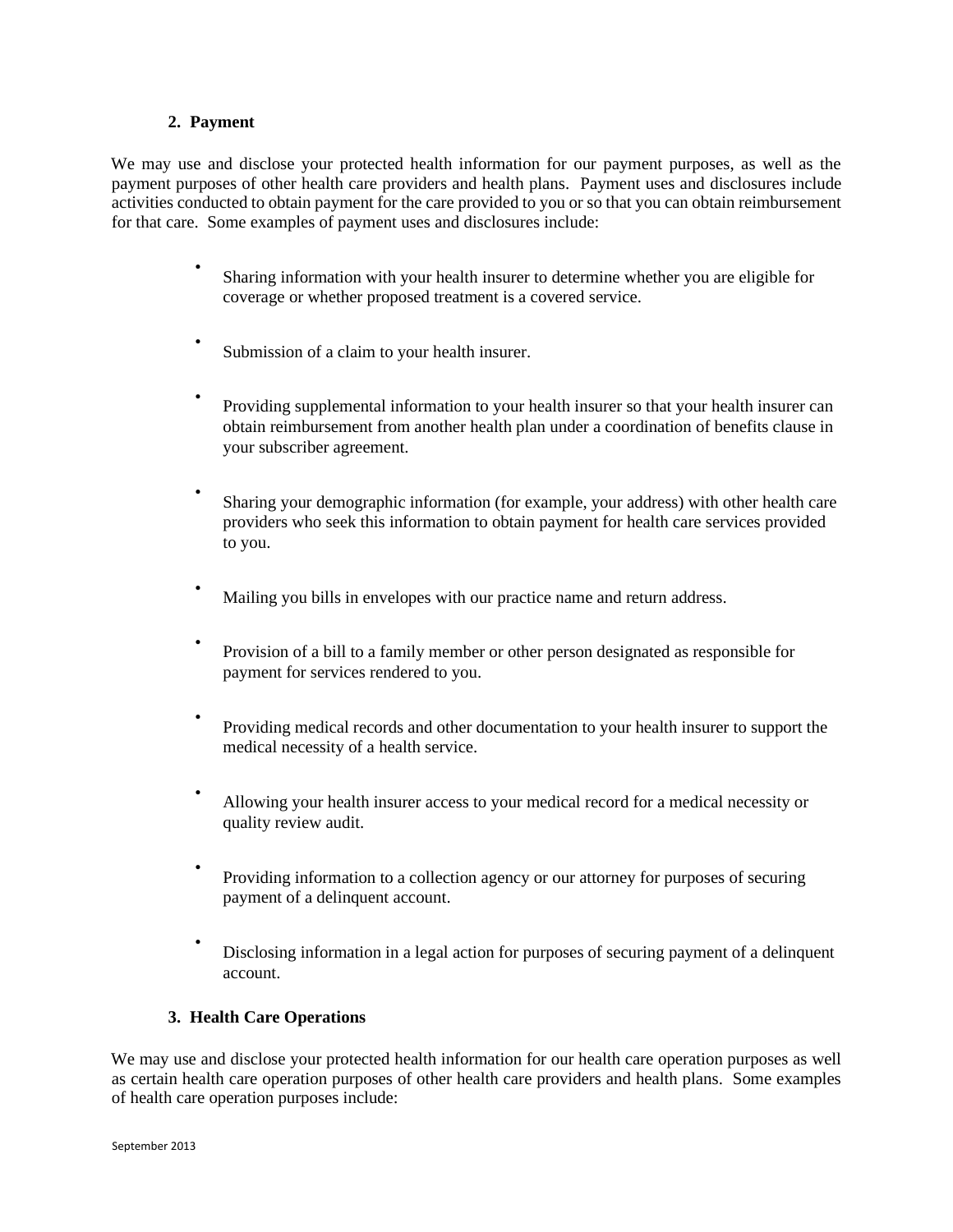- Quality assessment and improvement activities.
- Population based activities relating to improving health or reducing health care costs.
- Reviewing the competence, qualifications, or performance of health care professionals.
- Conducting training programs for medical and other students.
- Accreditation, certification, licensing, and credentialing activities.
- Health care fraud and abuse detection and compliance programs.
- Conducting other medical review, legal services, and auditing functions.
- Business planning and development activities, such as conducting cost management and planning related analyses.
- Sharing information regarding patients with entities that are interested in purchasing our practice and turning over patient records to entities that have purchased our practice.
- Other business management and general administrative activities, such as compliance with the federal privacy rule and resolution of patient grievances.

#### **B. Uses and disclosures for other purposes**

We may use and disclose your protected health information for other purposes. This section generally describes those purposes by category. Each category includes one or more examples. Not every use or disclosure in a category will be listed. Some examples fall into more than one category – not just the category under which they are listed.

#### **1. Individuals involved in care or payment for care**

We may disclose your protected health information to someone involved in your care or payment for your care, such as a spouse, a family member, or close friend. For example, if you have surgery, we may discuss your physical limitations with a family member assisting in your post-operative care.

### **2. Notification purposes**

We may use and disclose your protected health information to notify, or to assist in the notification of, a family member, a personal representative, or another person responsible for your care regarding your location, general condition, or death. For example, if you are hospitalized, we may notify a family member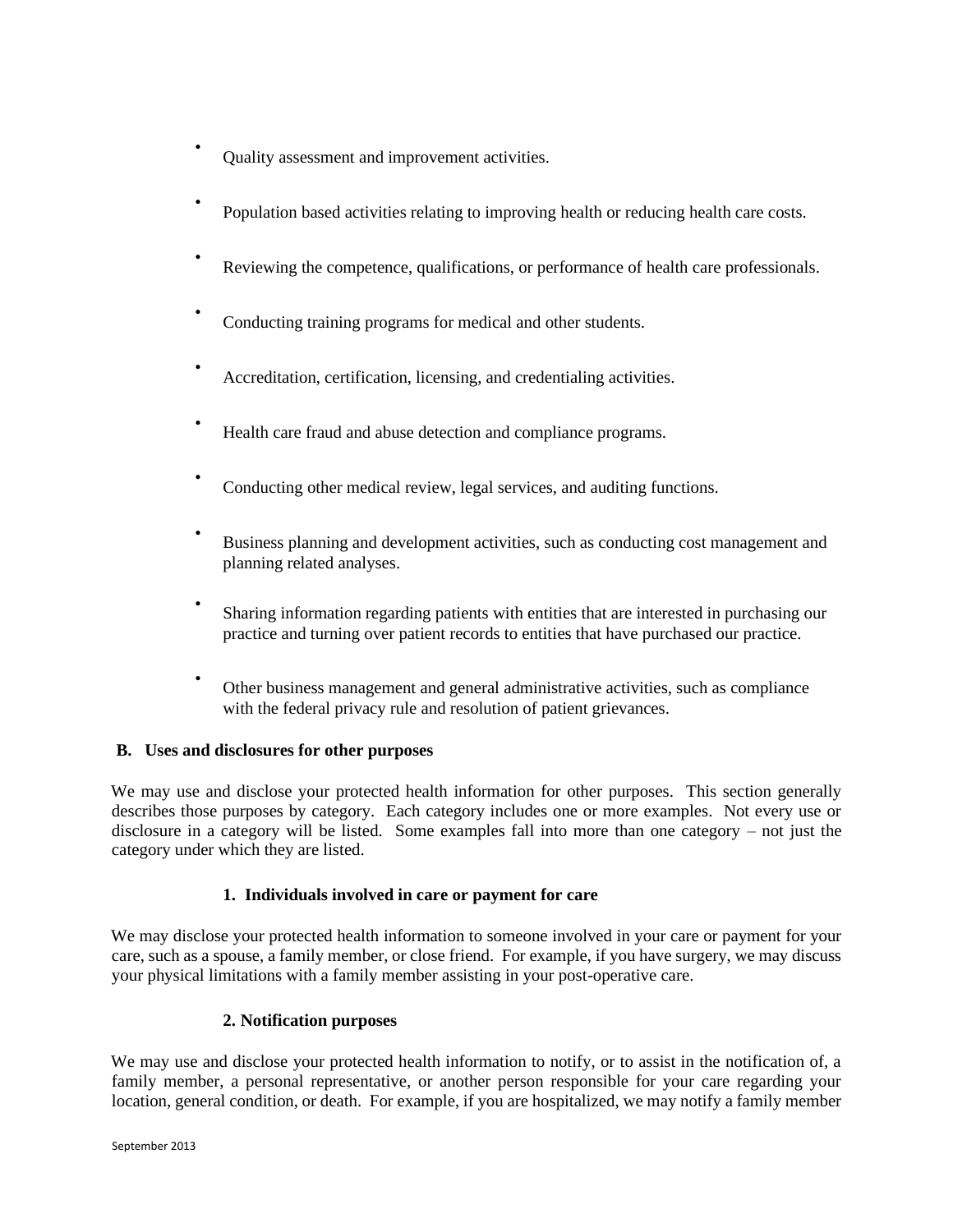of the name and address of the hospital and your general condition. In addition, we may disclose your protected health information to a disaster relief entity, such as the American Red Cross, so that it can notify a family member, a personal representative, or another person involved in your care regarding your location, general condition, or death.

# **3. Required by law**

We may use and disclose protected health information when required by federal, state, or local law. For example, we may disclose protected health information to comply with mandatory reporting requirements involving births and deaths, child abuse, disease prevention and control, vaccine-related injuries, medical device-related deaths and serious injuries, gunshot and other injuries by a deadly weapon or criminal act, driving impairments, and blood alcohol testing.

## **4. Other public health activities**

We may use and disclose protected health information for public health activities, including:

- Public health reporting, for example, communicable disease reports.
- Child abuse and neglect reports**.**
- FDA-related reports and disclosures, for example, adverse event reports.
- Public health warnings to third parties at risk of a communicable disease or condition.
- OSHA requirements for workplace surveillance and injury reports. **5. Victims of abuse, neglect, or domestic violence**

We may use and disclose protected health information for purposes of reporting of abuse, neglect, or domestic violence in addition to child abuse, for example, reports of elder abuse to the Department of Aging or abuse of a nursing home patient to the Department of Public Welfare.

#### **6. Health oversight activities**

We may use and disclose protected health information for purposes of health oversight activities authorized by law. These activities could include audits, inspections, investigations, licensure actions, and legal proceedings. For example, we may comply with a Drug Enforcement Agency inspection of patient records.

# **7. Judicial and administrative proceedings**

We may use and disclose protected health information disclosures in judicial and administrative proceedings in response to a court order or subpoena, discovery request or other lawful process. For example, we may comply with a court order to testify in a case at which your medical condition is at issue.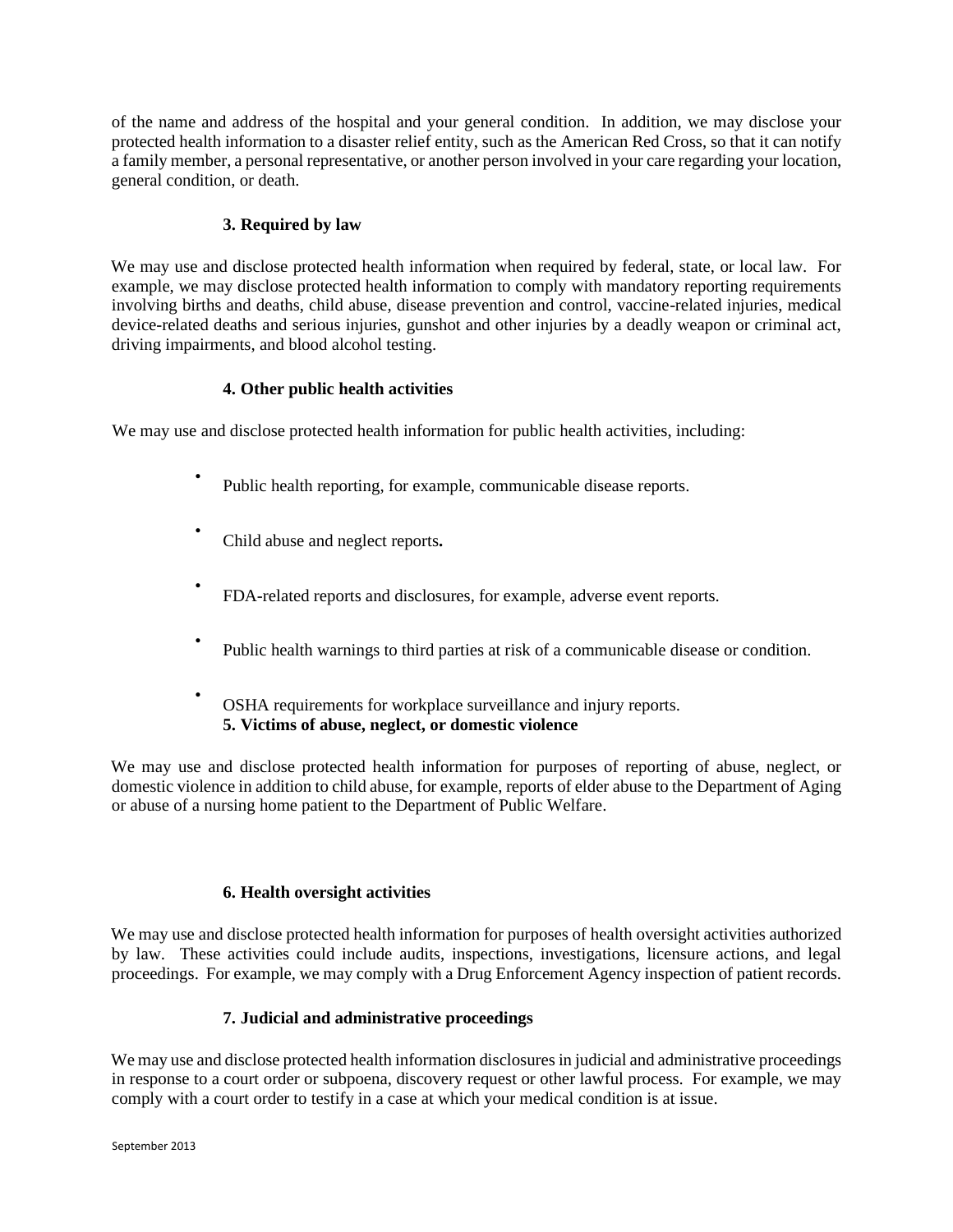#### **8. Law enforcement purposes**

We may use and disclose protected health information for certain law enforcement purposes including to:

- Comply with a legal process, for example, a search warrant.
- Comply with a legal requirement, for example, mandatory reporting of gunshot wounds.
- Respond to a request for limited information for identification/location purposes.
- Respond to a request for information about a crime victim.
- Report a death suspected to have resulted from criminal activity.
- Provide information regarding a crime on the premises.
- Report a medical emergency when suspected to have resulted from criminal activity.

# **9. Coroners and medical examiners**

We may use and disclose protected health information for purposes of providing information to a coroner or medical examiner for the purpose of identifying a decreased patient, determining a cause of death, or facilitating their performance of other duties required by law.

#### **10. Funeral directors**

We may use and disclose protected health information for purposes of providing information to funeral directors as necessary to carry out their duties.

#### **11. Organ and tissue donation**

For purposes of facilitating organ, eye, and tissue donation and transplantation, we may use and disclose protected health information to entities engaged in the procurement, banking, or transplantation of cadaveric organs, eyes, or tissue.

# **12. Threat to public safety**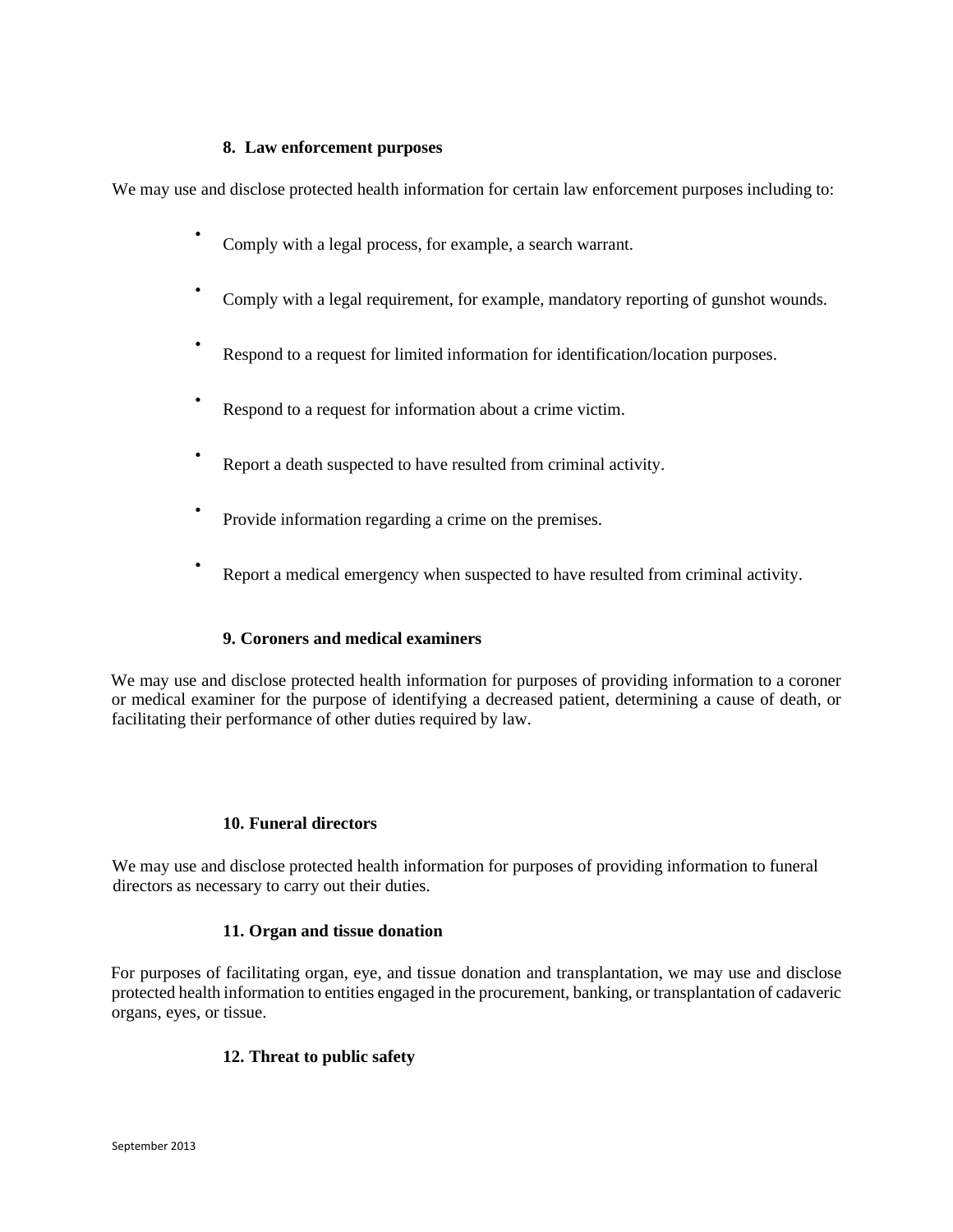We may use and disclose protected health information for purposes involving a threat to public safety, including protection of a third party from harm and identification and apprehension of a criminal. For example, in certain circumstances, we are required by law to disclose information to protect someone from imminent serious harm.

### **13. Specialized government functions**

We may use and disclose protected health information for purposes involving specialized government functions including:

- Military and veterans activities.
- National security and intelligence.
- Protective services for the President and others.
- Medical suitability determinations for the Department of State.
- Correctional institutions and other law enforcement custodial situations.

#### **14. Workers' compensation and similar programs**

We may use and disclose protected health information as authorized by and to the extent necessary to comply with laws relating to workers' compensation or similar programs, established by law, that provide benefits for work-related injuries or illness without regard to fault. For example, this would include submitting a claim for payment to your employer's workers' compensation carrier if we treat you for a work injury.

#### **15. Inmates**

We may use or disclose your information if you are an inmate of a correctional facility and your physician created or received your protected health information in the course of providing care to you.

#### **16. Business Associates**

Certain functions of the practice may be performed by a business associate that could involve the use or disclosure of protected health information. A business associate is defined as a person or entity who creates, receives, maintains, or transmits protected health information on behalf of the practice. We may disclose protected health information to our business associates and allow them to create, receive, maintain or transmit protected health information on our behalf.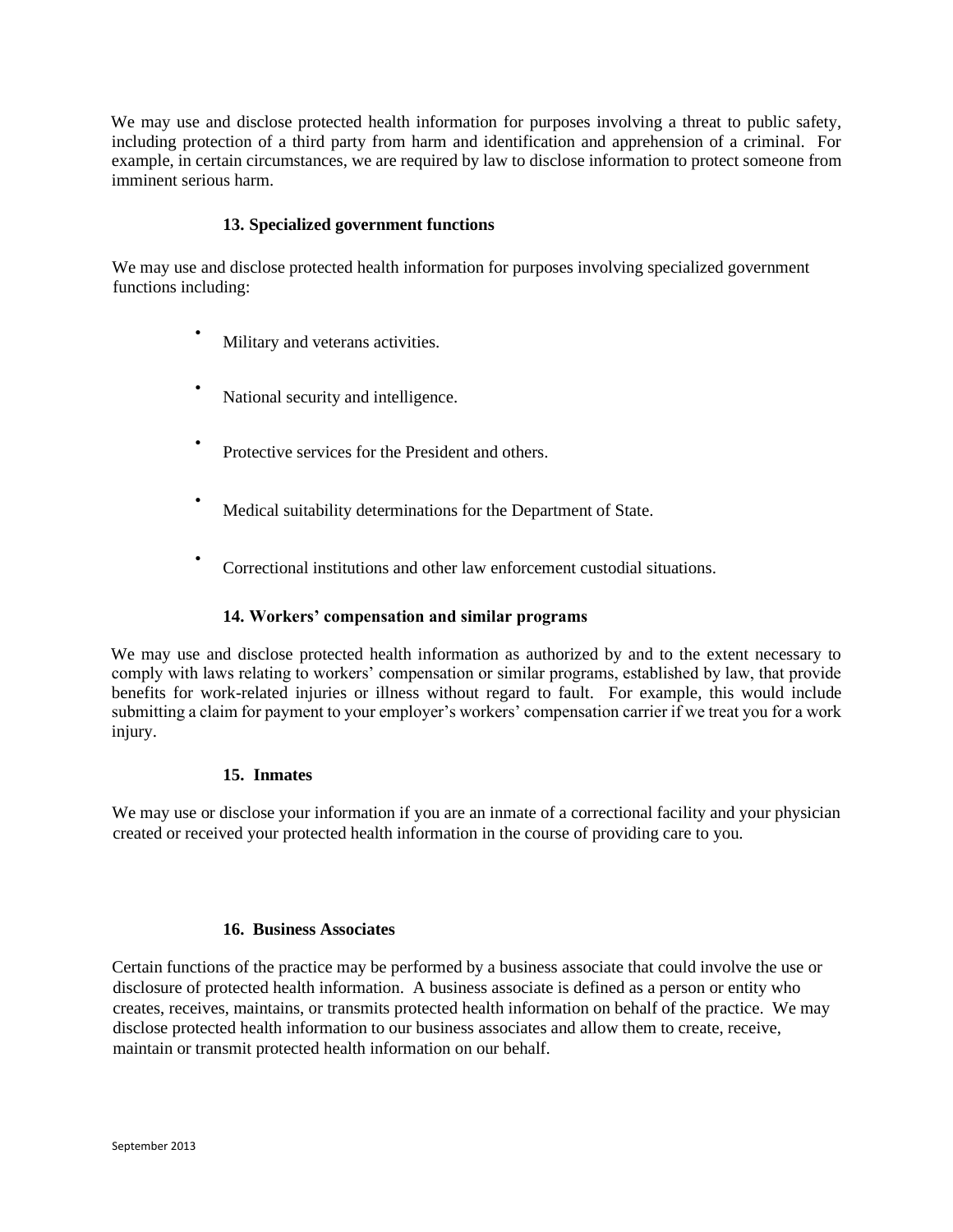A business associate may delegate a function, activity, or service to another business associate or subcontractor who may obtain access to your protected health information to perform that function. We make every effort to obtain reasonable assurances that our business associates safeguard your health information and also require their business associates to safeguard your health information, as required by law.

# **17. Creation of de-identified information**

We may use protected health information about you in the process of de-identifying the information. For example, we may use your protected health information in the process of removing those aspects which could identify you so that the information can be disclosed for research purposes.

#### **18. Food and Drug Administration**

We may disclose your protected health information to a person or company required by the Food and Drug Administration for the purpose of quality, safety, or effectiveness of FDA-regulated products or activities or to track products; to enable product recalls; or to make repairs.

#### **19. Incidental disclosures**

We may disclose protected health information as by-product of an otherwise permitted use or disclosure. For example, other patients may overhear your name begin paged in the waiting room.

#### **20. Enforcement agencies**

We may disclose protected health information to various enforcement agencies regarding activities associated with HIPAA complaint investigations and compliance reviews.

#### **C. Opportunity to agree or object**

There are permitted uses and disclosures to which you may agree or object. We may discuss or disclose information to a family member, friend or other person involved in your care unless you object. We may disclose proof of immunization to a school for admission with oral or written agreement from a parent/guardian, other person acting in *loco parentis*, or directly from the individual if an adult or emancipated minor.

#### **D. Uses and disclosures with written authorization**

For all other purposes that do not fall under a category listed under sections II.A, II.B and II.C, we will obtain your written authorization to use or disclose your protected health information. If applicable, most uses or disclosures or psychotherapy notes also require your written authorization. Your authorization can be revoked at any time. If you revoke your authorization, we will no longer use or disclose your protected health information for the reasons covered by your written authorization. However, we are unable to retract any disclosures already made with your authorization prior to the date of revocation.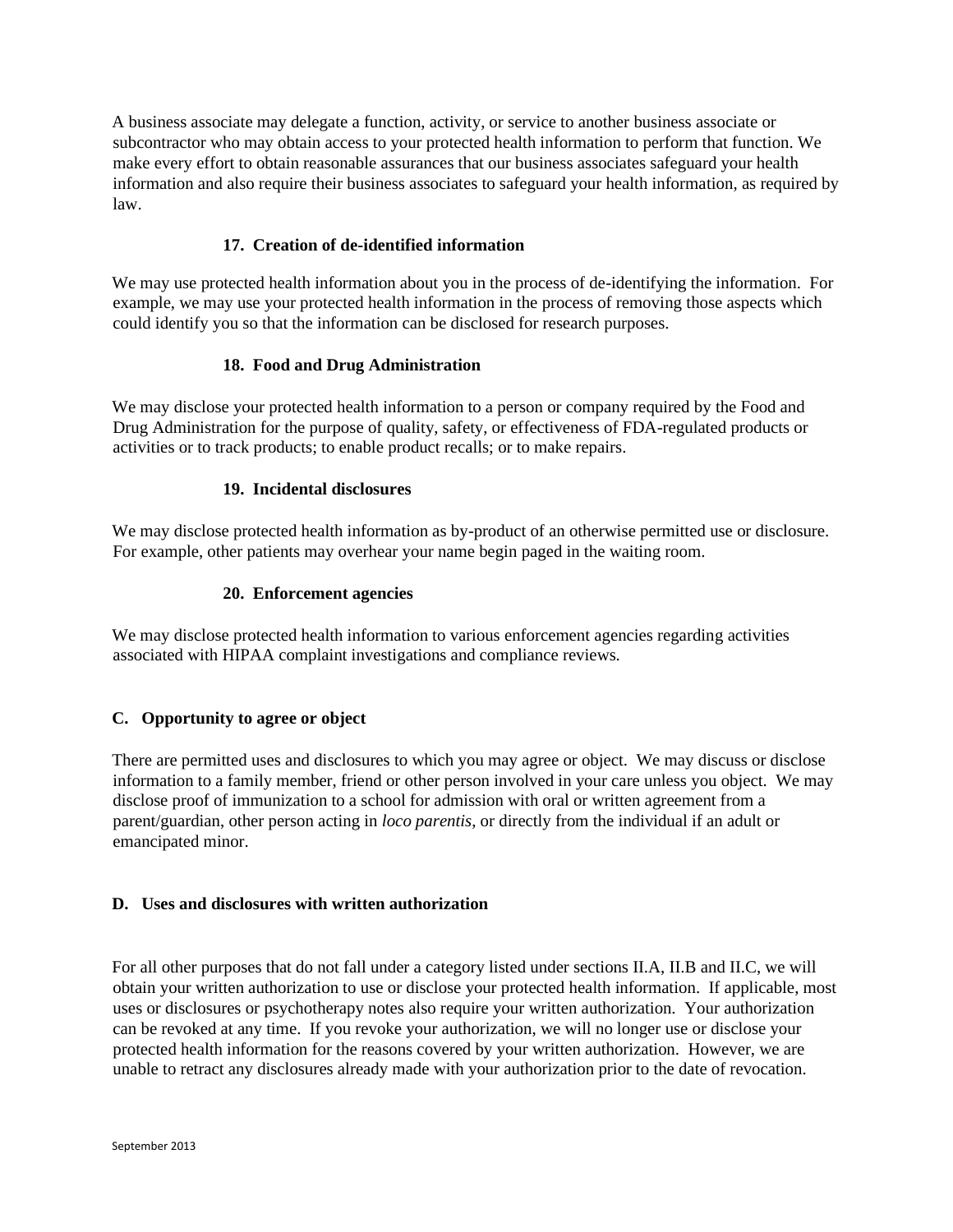## **III. PATIENT RIGHTS**

#### **A. Further restriction on use or disclosure**

You have a right to request that we further restrict use and disclosure of your protected health information to carry out treatment, payment, or health care operations, to someone who is involved in your care, the payment for your care, or for notification purposes.

We are not required to agree to a request for a further restriction with one exception. We must agree to a request not to disclose your protected health information to a health plan for payment or health care operations purposes if the information pertains solely to a health care item or service for which the health care provider involved has been paid out of pocket in full.

To request a further restriction, you must submit a written request to our privacy officer. The request must tell us: (a) what information you want restricted; (b) how you want the information restricted; and (c) to whom you want the restriction to apply.

## **B. Confidential communication**

You have a right to request that we communicate your protected health information to you by a certain means or at a certain location. For example, you might request that we only contact you by mail or at work. We will accommodate reasonable requests for confidential communications.

To make a request for confidential communications, you must submit a written request to our privacy officer. The request must tell us how or where you want to be contacted. In addition, if another individual or entity is responsible for payment, the request must explain how payment will be handled.

#### **C. Accounting disclosures**

You have a right to obtain, upon request, an "accounting" of certain disclosures of your protected health information. This right applies to disclosures for purposes other than treatment, payment or health care operations as described in this Notice of Privacy Practices. It excludes disclosures we may have made to you if you authorized us to make the disclosure, for a facility directory, to family members or friends involved in your care, or for notification purposes, for national security or intelligence, to law enforcement (as provided in the privacy rule) or correctional facilities, as part of a limited data set disclosure. You have the right to receive specific information regarding these disclosures that occur after April 14, 2003. This right is subject to limitations and in limited circumstances we may charge you for providing the accounting. To request an accounting, you must submit a written request to our privacy officer. The request should designate the applicable time period.

#### **D. Inspection and copying**

You have a right to inspect and obtain a copy of your protected health information that we maintain in a designated records set. Generally, this includes your medical and billing records. This right is subject to limitations and we may impose charges for costs involved in providing copies, such as labor, supplies and postage, as permitted by law. If your records are maintained electronically, you have the right to specify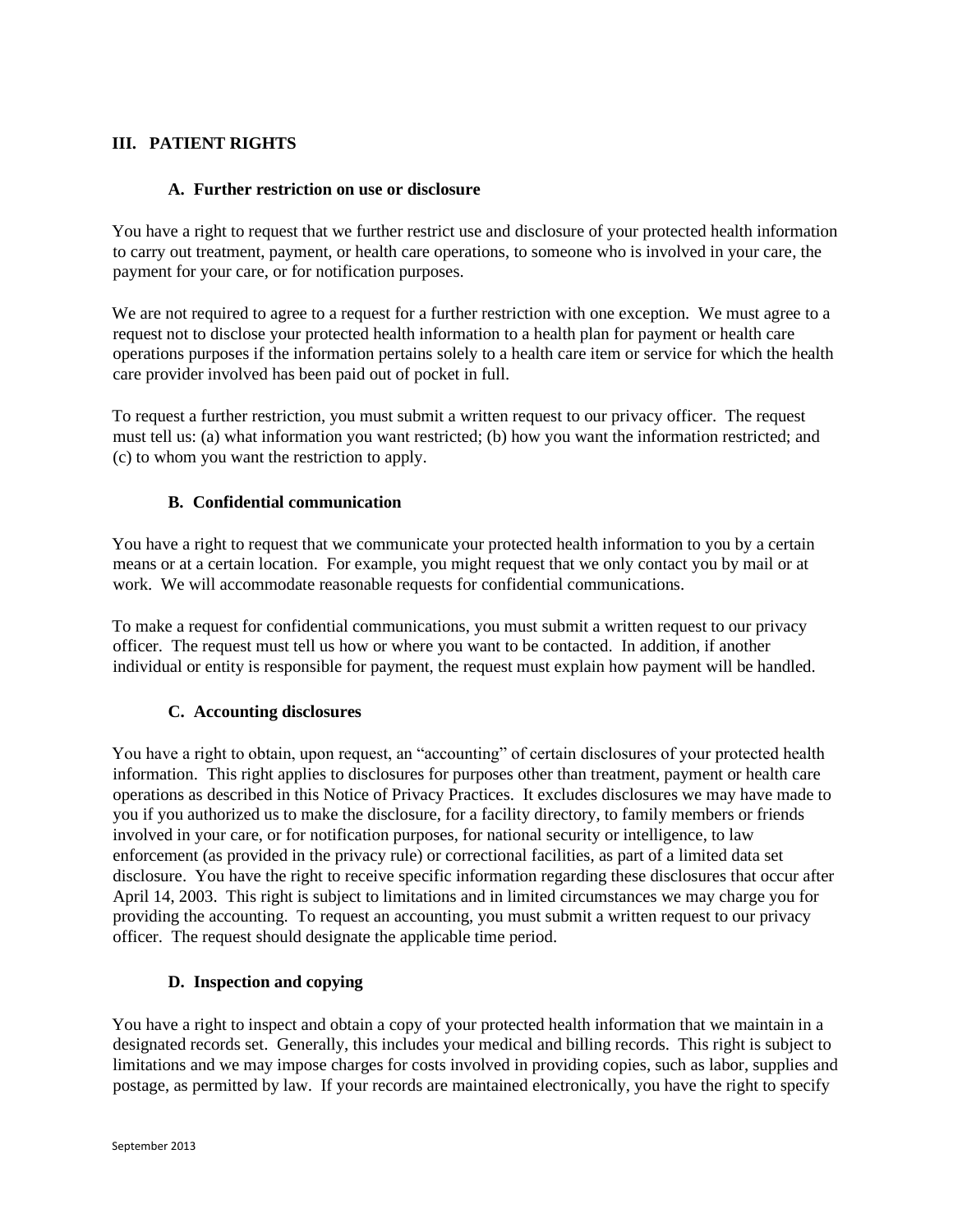that the records you requested be provided in electronic form. We have the right to refuse unreasonable requests for electronic copies.

Under federal law, you may not inspect or copy psychotherapy notes, information compiled in reasonable anticipation of, or use in, a civil, criminal, or administrative action or proceeding; and laboratory results that are subject to law that prohibits access to protected health information.

To exercise your right of access, you must submit a written request to our privacy officer. The request must: (a) describe the health information to which access is requested; (b) state how you want to access the information, such as inspection, pick-up of copy, mailing of copy; (c) specify any requested form or format, such as paper copy or an electronic means; and (d) include the mailing address, if applicable.

You may also request that your protected health information be transmitted to another person or entity. To exercise this right, you must submit a written request to our privacy officer. The request must: (a) be signed by you or your personal representative; (b) clearly identify the designated person or entity to whom the information will be provided; and (c) clearly identify where the information will be sent.

## **E. Right to amendment**

You have a right to request that we amend protected health information that we maintain about you in a designated records set if the information is incorrect or incomplete. This right is subject to limitations. To request an amendment, you must submit a written request to our privacy officer. The request must specify each change that you want and provide a reason to support each requested change. In certain cases, we may deny your request for an amendment. If we deny your request for amendment, we will provide you with a written explanation for the denial.

# **F. Copy of privacy notice**

You have a right to receive a copy of our Notice of Privacy Practices. Copies are available in our office reception area, on our website or by contacting our privacy officer.

#### **G. Notification of breach**

You have a right to receive timely written notification of a breach of your unsecured protected health information. A breach is generally defined as any use or disclosure of your unsecured protected health information not permitted by this notice.

#### **IV. CHANGES TO THIS NOTICE**

We reserve the right to change this notice at any time. We further reserve the right to make any change effective for all protected health information that we maintain at the time of the change – including information that we created or received prior to the effective date of the change.

We will post a copy of our current notice in the waiting room of the practice. At any time, patients may review the current notice by contacting our privacy officer.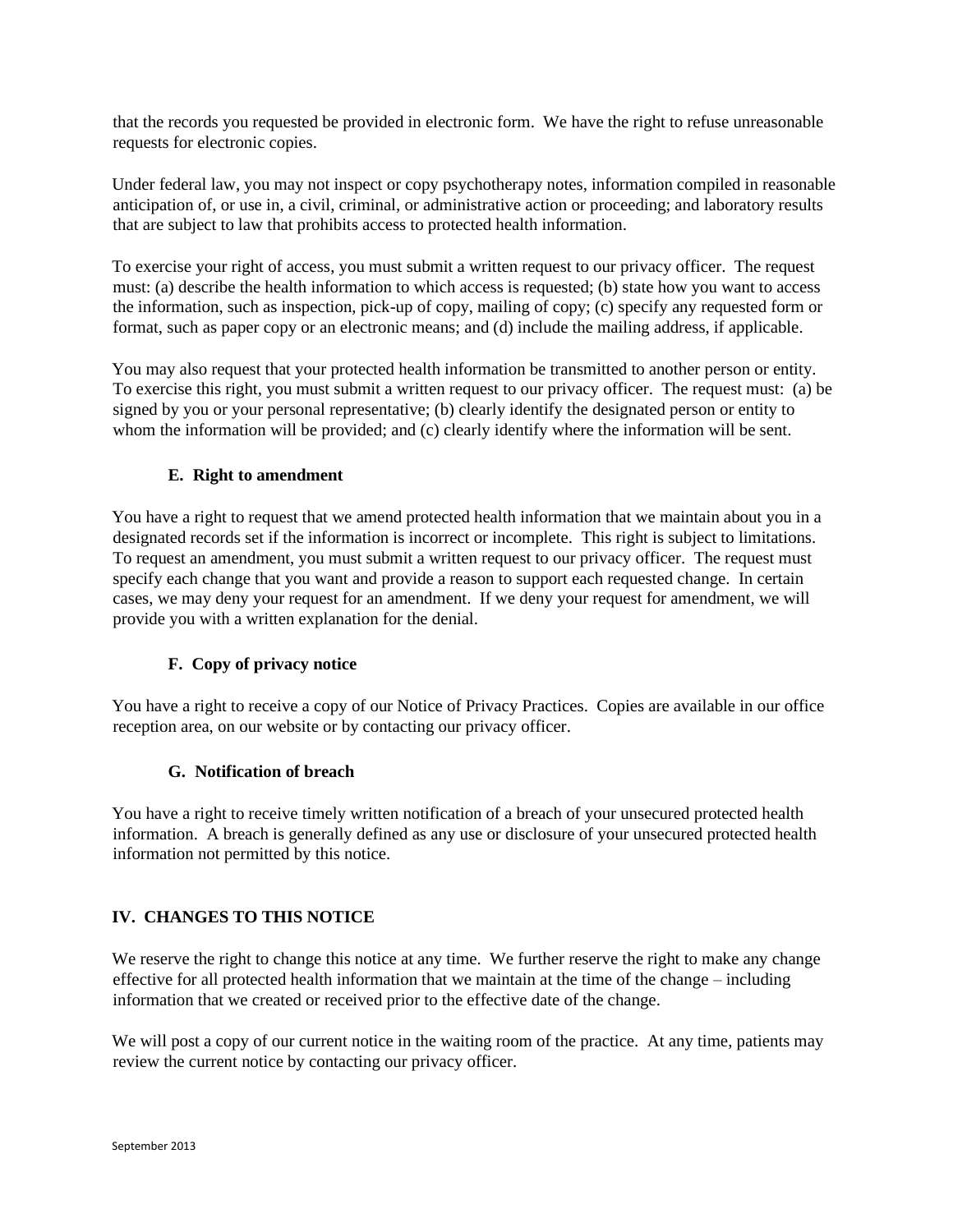## **V. COMPLAINTS**

If you believe that we have violated your privacy rights, you may submit a complaint to us or the Office for Civil Rights. We will not retaliate against you for filing a complaint.

Our privacy officer may be contacted at:

| Address:   | Pediatrics of Northeastern PA             |
|------------|-------------------------------------------|
|            | Attention: Jackie Gawel - Privacy Officer |
|            | 920 Viewmont Drive                        |
|            | Dickson City, PA 18519                    |
| Telephone: | 570-346-1464 ext. 232                     |
| Fax:       | 570-558-9051                              |

The Office of Civil Rights may be contacted at:

Office of Civil Rights US Department of Health and Human Services 150 S. Independence Mall West, Suite 372 Public Ledger Building Philadelphia, PA 19106-9111 **Main Line: (800) 368-1019** Fax: (215) 861-4431 TDD: (215) 861-4440

#### **VI. LEGAL EFFECT OF THIS NOTICE**

This notice is not intended to create contractual or other rights independent of those created in the federal privacy rule.